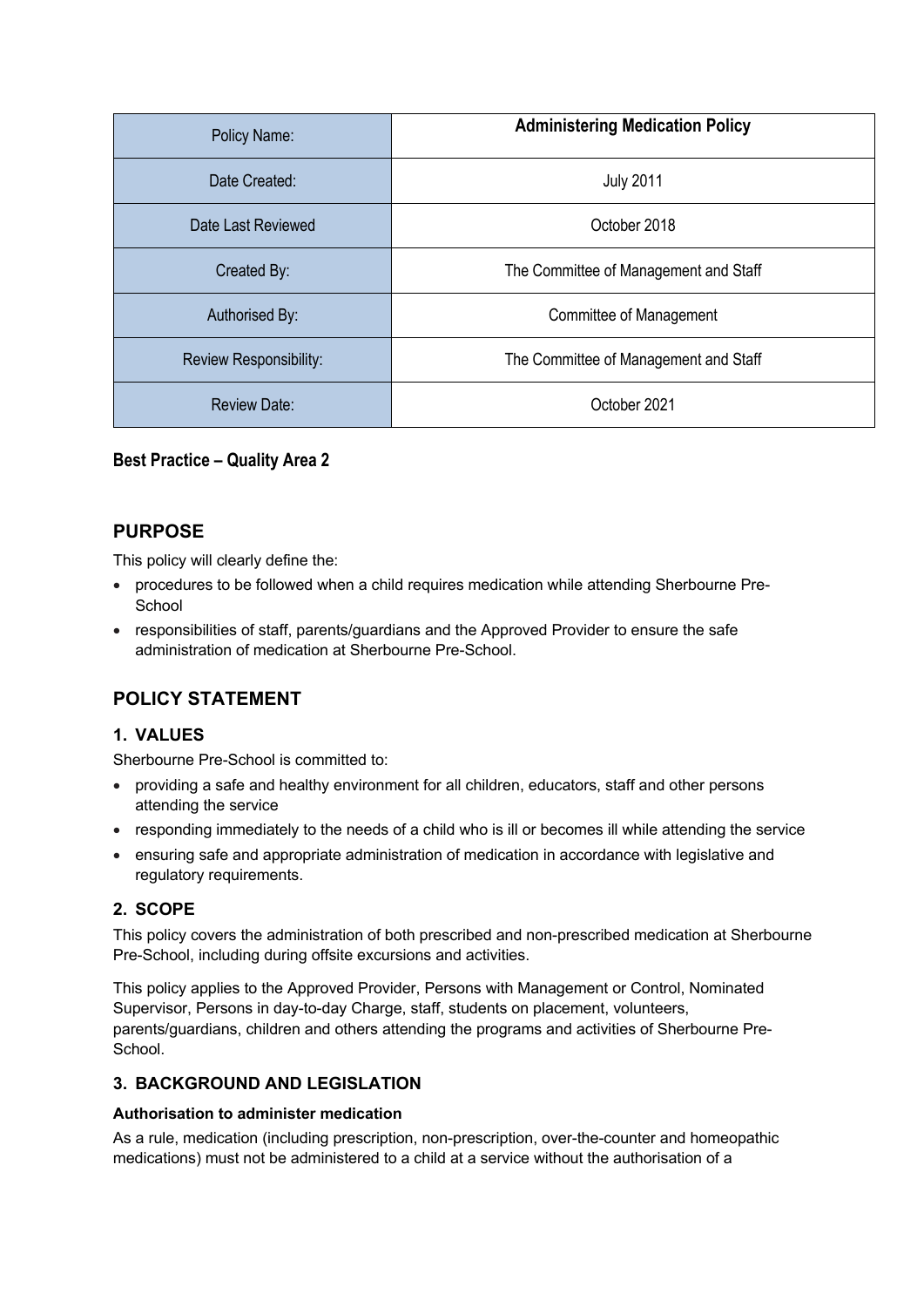parent/guardian or person with the lawful authority to consent to the administration of medical attention to the child.

In the case of an anaphylaxis or asthma emergency, where the child does not have a medical management plan or other form of authorisation, first aid treatment is provided as described in the Anaphylaxis Policy and Asthma Policy. In this circumstance, the child's parent/guardian and emergency services must be contacted as soon as possible after first aid has commenced (Regulation 94).

In the case of all other emergencies, it is acceptable to obtain verbal consent from a parent/guardian, or to obtain consent from a registered medical practitioner or medical emergency services if the child's parent/guardian cannot be contacted.

#### **Administration of medication**

The Approved Provider must ensure that when staff administer medication, they must follow the guidelines of this policy and the procedures outlined in Attachment 1 – Procedures for the safe administration of medication.

A medication record<sup>1</sup> must be completed with the following information:

- a) the name of the child
- b) the authorisation to administer medication (including self-administration, if applicable) signed by a parent/guardian or a person named in the child's enrolment record as authorised to consent to administration of medication
- c) the name of the medication to be administered
- d) the time and date the medication was last administered
- e) the time and date or the circumstances under which the medication should be next administered
- f) the dosage of the medication to be administered
- g) the manner in which the medication is to be administered
- h) if the medication is administered to the child:
	- i) the dosage that was administered
	- ii) the manner in which the medication was administered
	- iii) the time and date the medication was administered
	- iv) the name and signature of the person who administered the medication
	- v) the name and signature of the person who checked the dosage, if another person is required under Regulation 95 to check the dosage and administration of the medication.

Services which provide education and care to a child over preschool age (as defined in the *Education and Care Services National Regulations 2011*) may allow a child over preschool age to self-administer medication. Where a service chooses to allow self-administration of medication, the Approved Provider must consider the risks associated with this practice and their duty of care, and develop appropriate guidelines to clearly specify the circumstances under which such permission would be granted and the procedures to be followed by staff at the service.

#### **Legislation and standards**

l

Relevant legislation and standards include but are not limited to:

• *Education and Care Services National Law Act 2010*

<sup>&</sup>lt;sup>1</sup> A template of a medication record can be downloaded from: www.acecqa.gov.au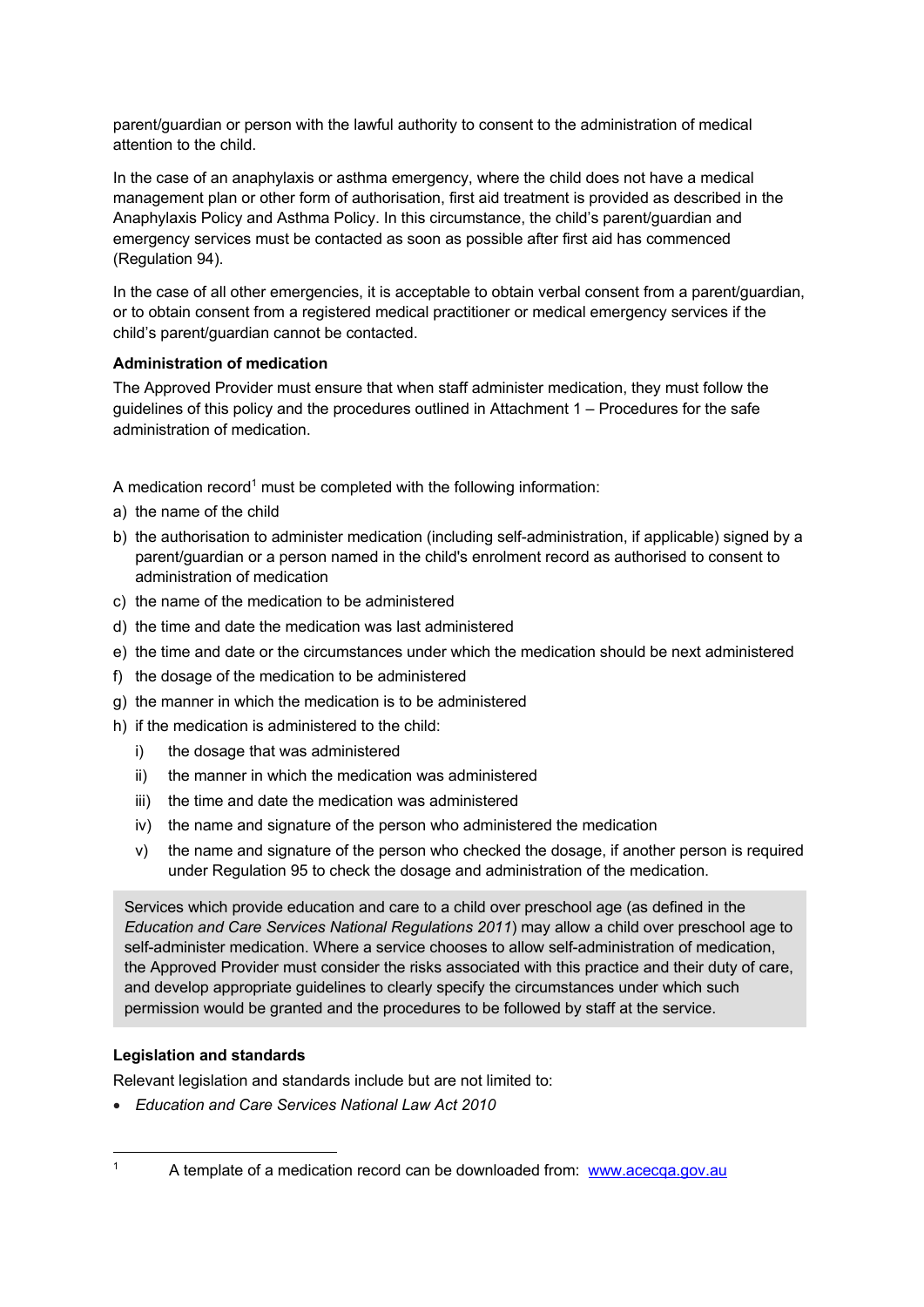- *Education and Care Services National Regulations 2011*
- *Health Records Act 2001* (Vic)
- *National Quality Standard*, Quality Area 2: Children's Health and Safety
- *Occupational Health and Safety Act 2004* (Vic)
- *Public Health and Wellbeing Act 2008* (Vic)
- *Public Health and Wellbeing Regulations 2009* (Vic)
- *Therapeutic Goods Act 1989* (Cth)

## **4. DEFINITIONS**

**Approved first aid qualification:** The list of approved first aid qualifications, anaphylaxis management and emergency asthma management training is published on the ACECQA website: www.acecqa.gov.au

**Illness:** Any sickness and/or associated symptoms that affect the child's normal participation in the activities or program at the service.

**Infectious disease:** A disease that can be spread, for example, by air, water or interpersonal contact. An infectious disease is designated under Victorian Law or by a health authority (however described) as a disease that would require the infected person to be excluded from an education and care service.

**Injury:** Any harm or damage to a person.

**Medication:** Prescribed and non-prescribed medication as defined below.

**Non-prescribed medication:** Over-the-counter medication including vitamins and cultural herbs or homeopathic medications that may have been recommended by an alternative health care professional such as a naturopath.

**Prescribed medication:** Medicine, as defined in the *Therapeutic Goods Act 1989* (Cth), that is:

- authorised by a health care professional
- dispensed by a health care professional with a printed label that includes the name of the child being prescribed the medication, the medication dosage and expiry date.

**Medication record:** Contains details for each child to whom medication is to be administered by the service. This includes the child's name, signed authorisation to administer medication and a record of the medication administered, including time, date, dosage, manner of administration, name and signature of person administering the medication and of the person checking the medication, if required (Regulation 92). A sample medication record is available on the ACECQA website.

### **5. SOURCES AND RELATED POLICIES**

#### **Sources**

- VMIA Insurance Guide and FAQs, Community Service Organisations insurance program: www.vmia.vic.gov.au
- *Guide to the Education and Care Services National Law and the Education and Care Services National Regulations 2011* www.acecqa.gov.au
- *Guide to the National Quality Standard* (ACECQA) www.acecqa.gov.au
- Allergy & Anaphylaxis Australia: www.allergyfacts.org.au Asthma Australia: www.asthmaaustralia.org.au
- Healthdirect: www.healthdirect.gov.au

#### **Service policies**

• *Administration of First Aid Policy*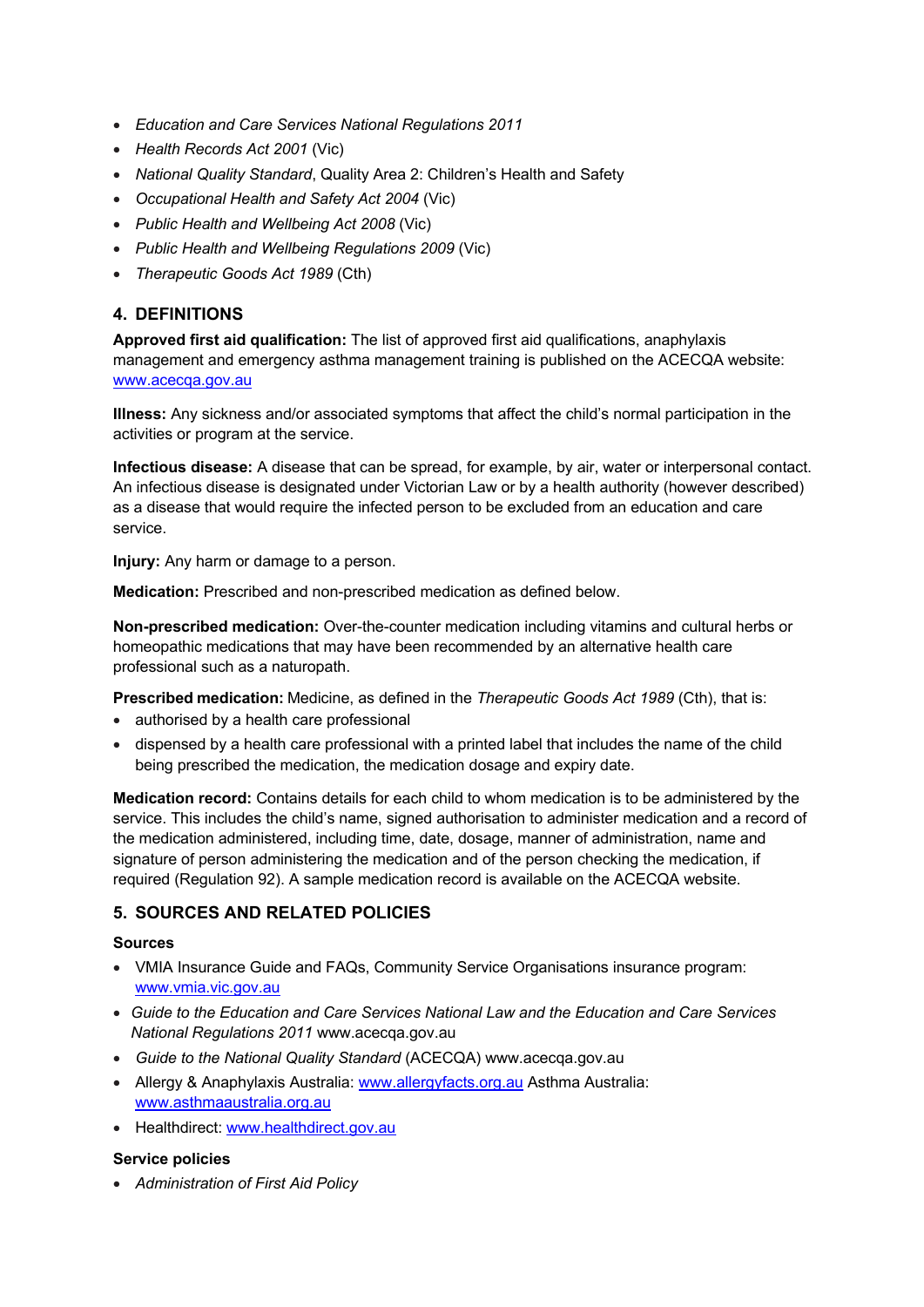- *Anaphylaxis Policy*
- *Asthma Policy*
- *Dealing with Infectious Diseases Policy*
- *Dealing with Medical Conditions Policy*
- *Enrolment and Orientation Policy*
- *Excursions and Service Events Policy*
- *Incident, Injury, Trauma and Illness Policy*
- *Privacy and Confidentiality Policy*

# **PROCEDURES**

#### **The Approved Provider and Persons with Management or Control are responsible for:**

- ensuring that medication is only administered to a child being educated and cared for by the service when it is authorised, except in the case of an anaphylaxis or asthma emergency (Regulations 93, 94)
- ensuring that the medication is administered in accordance with Attachment 1 Procedures for the safe administration of medication (Regulation 95)
- ensuring that if a child over preschool age at the service is permitted to self-administer medication (Regulation 96), an authorisation for the child to self-administer medication is recorded in the medication record for the child
- ensuring that a medication record that meets the requirements set out in Regulation 92(3) is available at all times for recording the administration of medication to children at the service (Regulation 92). (Refer to the template *Medication Record*: www.acecqa.gov.au)
- ensuring that parents/guardians are given written notice as soon as is practicable if medication has been administered in an emergency and where authorisation has been given verbally (Regulation 93(2))
- ensuring that the parent/guardian of the child and emergency services are notified as soon as is practicable when medication has been administered in an anaphylaxis or asthma emergency (Regulation 94(2))
- ensuring that at least one educator on duty has a current approved first aid qualification, anaphylaxis management training and asthma management training (Regulation 136). (Note: this is a minimum requirement. As a demonstration of duty of care and best practice, ELAA recommends that **all educators** have current approved first aid qualifications and anaphylaxis management training and asthma management training.)
- developing and reviewing procedures for the authorisation and administration of medication required for the treatment or management of long-term conditions (see Attachment 1 – Procedures for the safe administration of medication)
- ensuring that all staff are familiar with the procedures for the administration of medication (see Attachment 1 – Procedures for the safe administration of medication)
- ensuring that medication records are kept and stored securely until the end of 3 years after the last date on which the child was educated and cared for by the service (Regulation 183(2)(d))
- determining under what circumstances a child over preschool age will be allowed to selfadminister their own medication, and ensuring there are appropriate procedures in place for staff to follow in these instances (Regulation 96).

#### **The Nominated Supervisor and Persons in Day-to-Day Charge are responsible for:**

• ensuring that medication is only administered to a child where authorisation has been provided, except in the case of an anaphylaxis or asthma emergency (Regulations 93, 94)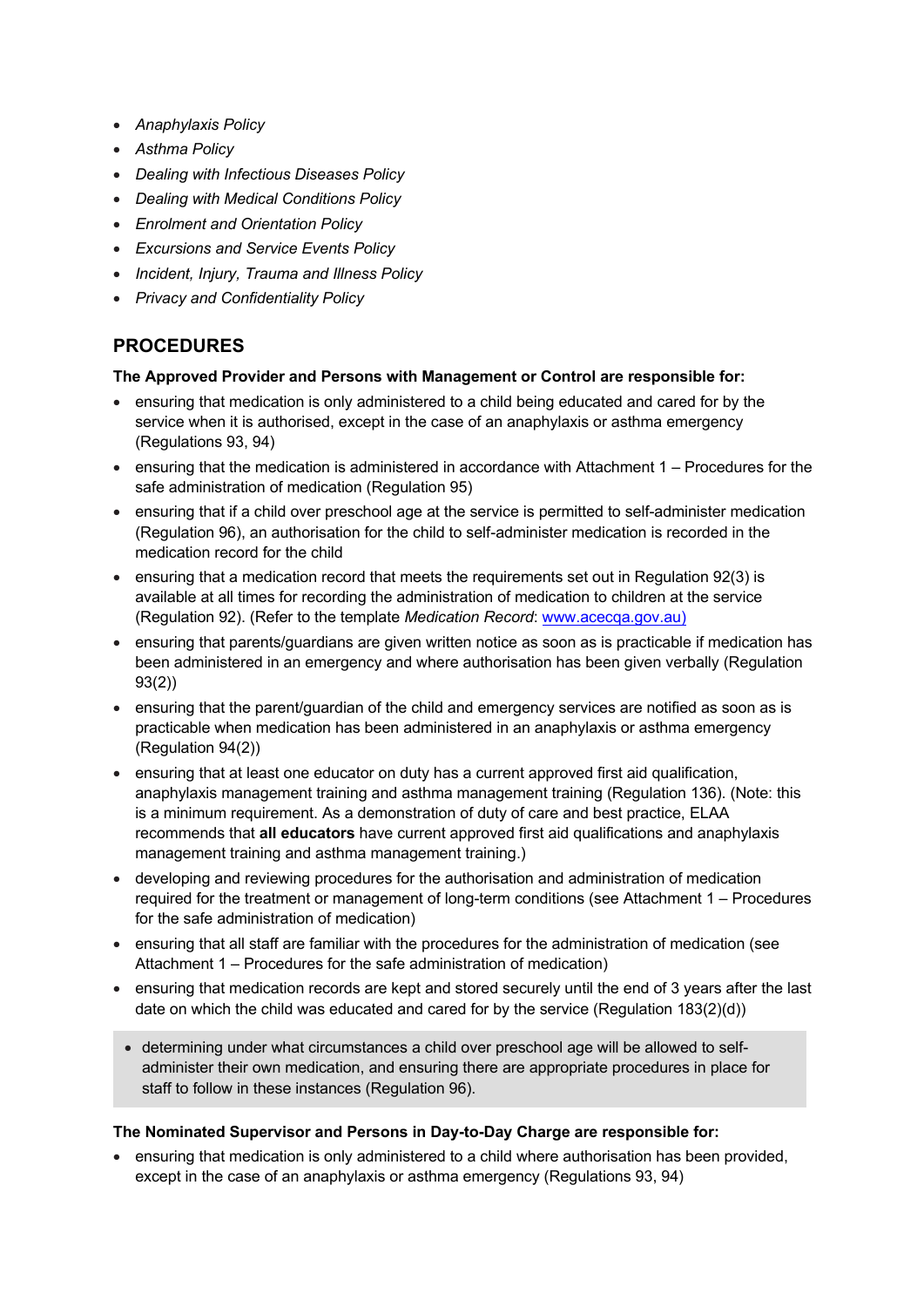- ensuring that the medication is administered in accordance with Attachment 1 Procedures for the safe administration of medication (Regulation 95)
- ensuring that the parent/guardian of the child and emergency services are notified as soon as is practicable when medication has been administered in an anaphylaxis or asthma emergency (Regulation 94(2))
- ensuring that medication is not accessible to children and is stored in a childproof container (including in the refrigerator for medications requiring refrigeration)
- being aware of children who require medication for ongoing conditions or in emergencies, and ensuring that the medical management plans are completed and attached to the child's enrolment form (Regulation 162), and displayed for use by those caring for children (being sensitive to privacy requirements)
- documenting situations in which an authorised person has provided verbal authorisation but has refused to confirm the authorisation in writing (these notes are to be kept with the child's enrolment record)
- informing parents/guardians as soon as is practicable if an incident occurs in which the child was administered the incorrect medication or incorrect dose, staff forgot to administer the medication or the medication was administered at the wrong time. Staff must also ensure that any medication that is accidentally dropped is not administered to a child or returned to the original container, and that parents/guardians are informed if an incident of this nature occurs
- informing parents/guardians that non-prescribed medication (with the exception of sunscreen) will only be administered for a maximum of 48 hours, after which a medical management plan from a doctor will be required for its continued use
- informing parents/guardians that paracetamol is not supplied by Sherbourne Pre-School and that the administration of paracetamol will be in line with the administration of all other medication (refer to Attachment 2 – Administration of paracetamol).

#### All staff are **responsible for:**

- ensuring that each child's enrolment form provides details of the name, address and telephone number of any person who is authorised to consent to medical treatment of, or to authorise administration of medication to the child (Regulation 160(3)(iv))
- administering medication in accordance with Regulation 95 and the guidelines set out in Attachment 1 – Procedures for the safe administration of medication
- communicating with parents/guardians about the procedures outlined in this policy and the parent/guardian responsibilities when requesting medication be administered to their child, and making the medication record available for parents/guardians to record information during operational hours
- ensuring that all details in the medication record have been completed by parents/guardians/authorised persons in accordance with Regulation 92(3) prior to administering medication
- obtaining verbal authorisation for the administration of medication from the child's parents/guardians/authorised person (as recorded in the child's enrolment record), or a registered medical practitioner or medical emergency services when an authorised person cannot reasonably be contacted in an emergency (Regulation (93)(5)(b))
- ensuring that two staff members, one of whom must be an educator, are present when verbal permission to administer medication is received, and that details of this verbal authorisation are completed in the medication record
- ensuring that verbal permission is followed up with a written authorisation as soon as is practicable
- ensuring that parents/guardians take all medication home at the end of each session/day.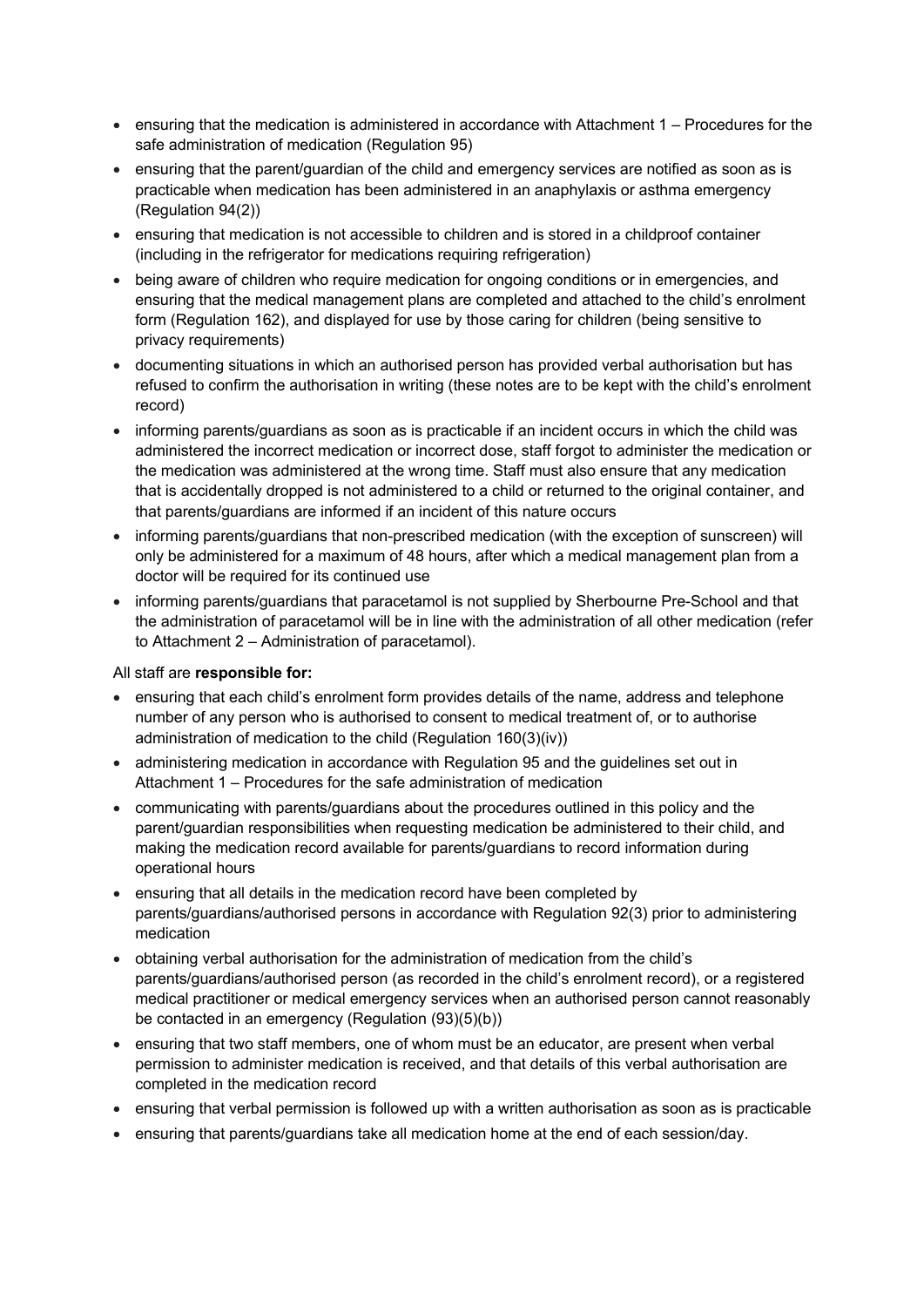#### **Parents/guardians are responsible for:**

- ensuring that any medication to be administered is recorded in the medication record kept at the service premises
- providing a current medical management plan when their child requires long-term treatment of a condition that includes medication, or their child has been prescribed medication to be used for a diagnosed condition in an emergency
- ensuring that prescribed medications to be administered at the service are provided in their original container with the label intact, bearing the child's name, dosage, instructions and the expiry date (Regulation 95(a)(i))
- ensuring that medications to be administered at the service are within their expiry date
- physically handing the medication to a staff member and informing them of the appropriate storage and administration instructions for the medication provided
- clearly labelling non-prescription medications and over-the-counter products (for example sun block and nappy cream) with the child's name. The instructions and use-by dates must also be visible
- ensuring that no medication or over-the-counter products are left in their child's bag or locker
- taking all medication home at the end of each session/day
- informing the service if any medication has been administered to the child before bringing them to the service, and if the administration of that medication is relevant to or may affect the care provided to the child at the service
- ensuring that their child's enrolment details are up to date, and providing current details of persons who have lawful authority to request or permit the administration of medication.

**Volunteers and students, while at the service, are responsible for following this policy and its procedures.**

# **EVALUATION**

In order to assess whether the values and purposes of the policy have been achieved, the Approved Provider will:

- regularly seek feedback from everyone affected by the policy regarding its effectiveness
- monitor the implementation, compliance, complaints and incidents in relation to this policy
- keep the policy up to date with current legislation, research, policy and best practice
- revise the policy and procedures as part of the service's policy review cycle, or as required
- notify parents/guardians at least 14 days before making any changes to this policy or its procedures unless a lesser period is necessary because of a risk.

## **ATTACHMENTS**

- Attachment 1: Procedures for the safe administration of medication
- Attachment 2: Administration of paracetamol

## **AUTHORISATION**

This policy was adopted by the Approved Provider of Sherbourne Pre-School on 10<sup>th</sup> September 2018.

## **REVIEW DATE:** 10/SEPTEMBER/2021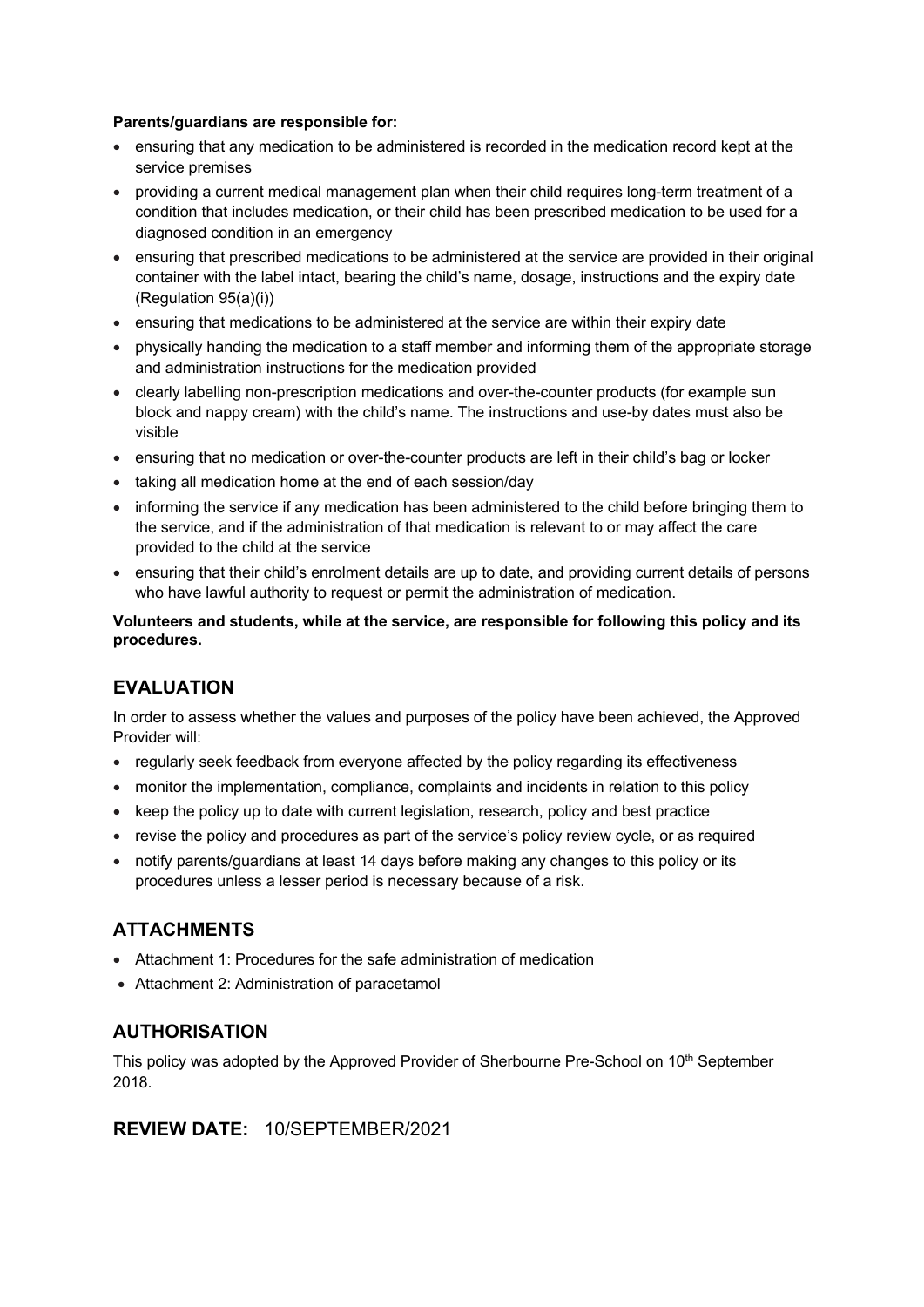# **ATTACHMENT 1 Procedures for the safe administration of medication**

Two staff, one of whom must be an educator, are responsible for the administration of any medication<sup>2</sup>. At least one of these persons must hold a current approved first aid qualification. One person will check the details (including dosage and the identity of the child who is given the medication) and witness its administration, while the other person will administer the medication (Regulation 95(c)). Before administering any medication to a child, it is extremely important for staff to check if the child has any allergies to the medication being administered.

#### **Procedure for administration of medication**

- 1. Wash and dry hands thoroughly before administering any medication. If appropriate, gloves are recommended wherever possible.
- 2. Check the medication record to confirm date, time, dosage and the child to whom the medication is to be administered.
- 3. Check that *prescription medication*:
- is in its original container, bearing the original label and instructions
- is the correct medication, as listed in the medication record
- has the child's name on it (if the medication was prescribed by a registered medical practitioner)
- is the required dosage, as listed in the medication record
- has not passed its expiry date.
- 4. Check that *non-prescription medication*:
- is in the original container, bearing the original label and instructions
- is the correct medication, as listed in the medication record
- has the child's name on it
- is the required dosage, as listed in the medication record
- has not passed its expiry date.
- 5. When administering the medication, ensure that:
- the identity of the child is confirmed and matched to the specific medication
- the correct dosage is given
- the medication is administered in accordance with the instructions attached to the medication, or any written or verbal instructions provided by a registered medical practitioner
- both staff members complete the medication record (Regulation 92(3)(h)) and store any remaining medication appropriately, such as in the refrigerator if required
- the Nominated Supervisor or Certified Supervisor informs the parent/guardian on arrival to collect the child that medication has been administered and ensures that the parent/guardian completes the required details in the medication record.

#### **Administration of medication for ongoing medical conditions**

Where a child is diagnosed with a condition that requires ongoing medication or medication to be administered in emergencies, parents/guardians may authorise the administration of the medication for a defined period. In these cases:

l <sup>2</sup> Note: under Regulation  $95(c)$ , this is not a requirement in an education and care service that is permitted to have only one educator to educate and care for children.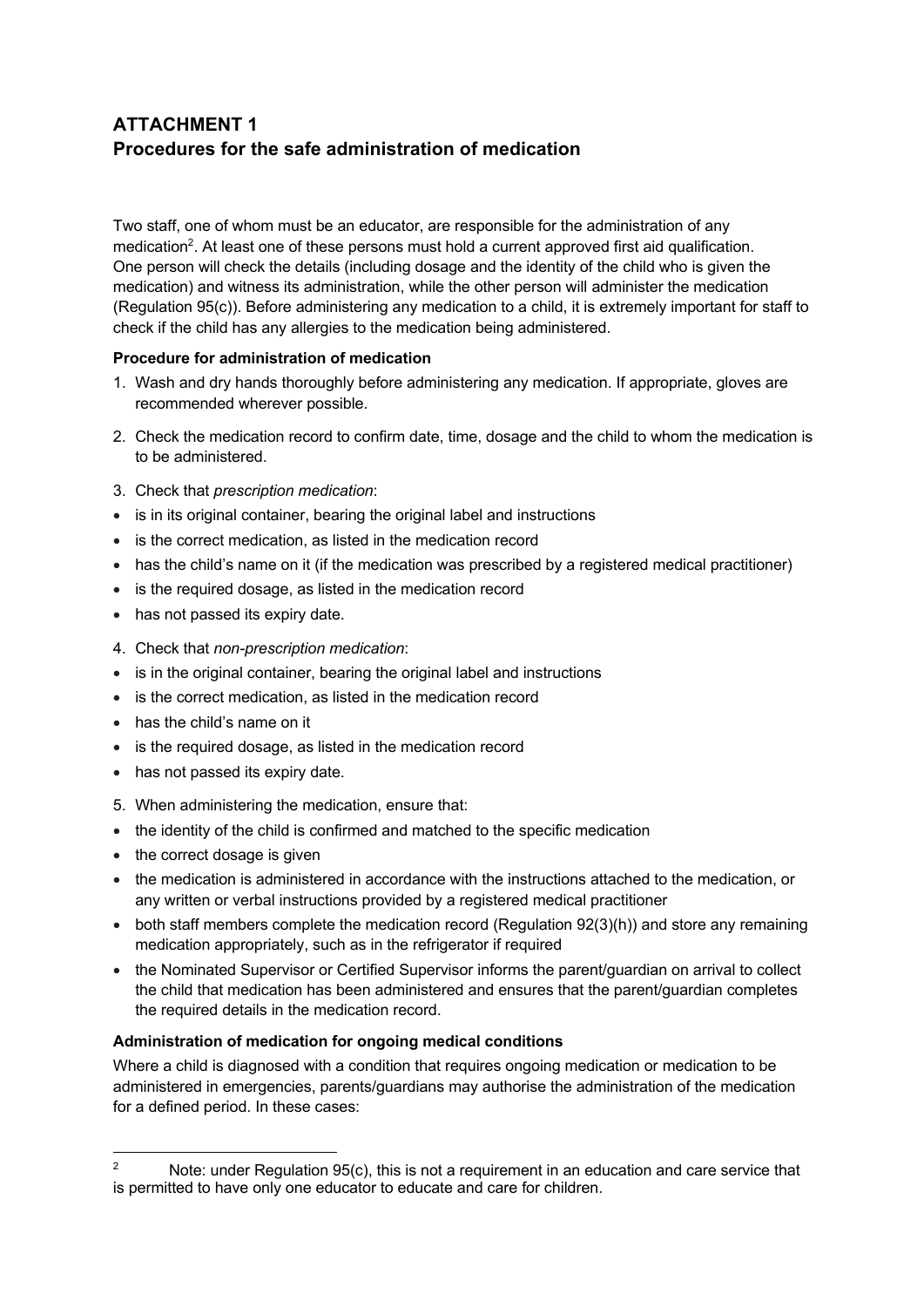- a medical management plan completed by the child's doctor should be provided and attached to the child's enrolment form (and on display, where appropriate)
- the medical management plan should define:
	- the name of the medication, dosage and frequency of administration
	- conditions under which medication should be administered
	- what actions, if any, should be taken following the administration of the medication
	- when the plan will be reviewed.
- when medication is required under these circumstances, staff should:
	- follow the procedures listed above
	- ensure that the required details are completed in the medication record
	- notify the parents as soon as is practicable.

Refer to the *Dealing with Medical Conditions Policy* for further information.